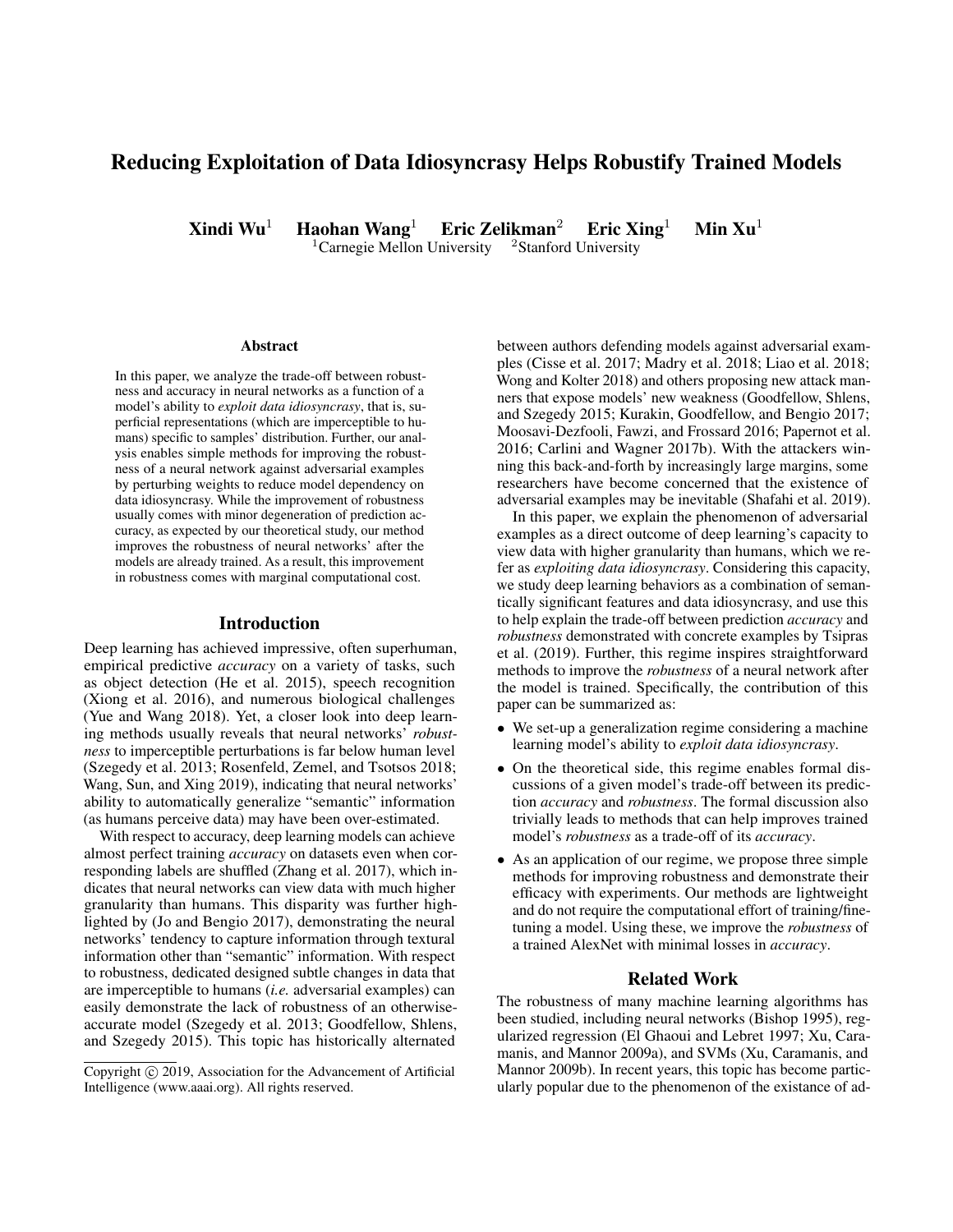versarial examples (Szegedy et al. 2013; Goodfellow, Shlens, and Szegedy 2015; Kurakin, Goodfellow, and Bengio 2017; Moosavi-Dezfooli, Fawzi, and Frossard 2016; Cisse et al. 2017; Carlini and Wagner 2017a; 2017b; Madry et al. 2018; Xu, Evans, and Qi 2017; Liao et al. 2018; Wu et al. 2018; Guo et al. 2018). This naturally leads to the question, *are adversarial examples inevitable?*

Shafahi et al. (2019) argued that adversarial examples are unavoidable. While it is impossible to analyze all real-world data distributions, their paper's empirical results suggest that common distributions in nature lend themselves to adversarial examples. Their argument clashes with a body of work aiming to propose methods that can certify the *robustness* of neural networks (Wong and Kolter 2018; Raghunathan, Steinhardt, and Liang 2018; Sinha, Namkoong, and Duchi 2018; Wong et al. 2018). However, while achieving *robustness*, these methods usually see a slight drop of prediction *accuracy* (Wong and Kolter 2018), leading to another interesting question: are *accuracy* and *robustness* compatible? (Rozsa, Günther, and Boult 2016) demonstrated that more accurate models tend to be more robust on a set of vision models, but later, with a more systematic study, (Hendrycks and Dietterich 2019) showed that the seemingly increased *robustness* was skewed by the increased overall *accuracy*, and more *accurate* vision models (*e.g.* VGG, ResNet) actually have larger drops in performance when presented with adversarial examples. Recently, (Wang et al. 2019b) showed that high-frequency components of images can used in adversarial attacks, further indicating a trade-off between a model's *robustness* and *accuracy*.

There is also a proliferation of works trying to understand the behavior of neural networks with regard to *robustness*. For example, (Sanyal, Kanade, and Torr 2018) showed that representations with a low-rank structure tend to be more *robust*. (Novak et al. 2018) related the *robustness* of a neural network to its "input-output Jacobian", which means the expectation of the magnitudes of the network's output variations over random input perturbations, supporting the arguments in (Sokolić et al. 2017). In a recent brief note, (Nakkiran 2019) argued that the *robustness* of a model may only be achievable via sophisticated designs, which could be understood as arguing that human-level *robustness* needs to be achieved by human-level granularity of perceiving data.

*Key difference:* This paper aims to extend the discussion of (Tsipras et al. 2019) in the trade-off between a model's *robustness* and *accuracy* to a more general setting that does not rely on specific data distributions. Our argument relies on the key assumption that the cause of the unsatisfying *robustness* of neural networks is the perceptional disparity between humans and models, which is related to (Nakkiran 2019).

#### Generalization with Data Idiosyncrasy

We first introduce the notations used in this paper:  $f(\cdot; \Theta)$ denotes a classifier (*e.g.* a deep learning model) whose parameters are denoted as  $\Theta$ , and  $\Theta_{[.]}$  denotes that the model Θ operates on data · (*i.e.*, Model Θ is trained with data ·); we use H to denote a human model, and as a result,  $f(\cdot; \mathcal{H})$ denotes how human will classify the data ·.

 $l(\cdot, \cdot)$  denotes a generic loss function (*e.g.* cross entropy loss or MSE loss);  $\alpha(\cdot, \cdot)$  denotes a generic evaluation metric (*e.g.* prediction accuracy). Throughout this paper,  $\alpha(\cdot, \cdot)$ evaluates prediction accuracy unless specified otherwise.

 $\langle X, y \rangle$  denotes the raw data and corresponding labels, and  $\langle \mathbf{x}, y \rangle$  denotes a data sample. We use  $\langle \mathbf{X}^{\text{train}}, \mathbf{y}^{\text{train}} \rangle$ ,  $\langle X<sup>val</sup>, y<sup>val</sup> \rangle$ , and  $\langle X<sup>test</sup>, y<sup>test</sup> \rangle$  to denote training, validation, and test data, respectively. We use  $\langle \mathbf{X}^{\text{adv}}, \mathbf{y}^{\text{test}} \rangle$  to denote the generated adversarial examples as a result of perturbing testing data set, and we use  $X^{adv}(\Theta)$  to denote that the adversarial examples are generated while the attacking methods are applied to Model Θ.

We follow (Tsipras et al. 2019), but instead of constructing explicit features, we assume the raw data  $X = X_{\mathcal{G}} + X_{\mathcal{D}} +$  $X_{\mathcal{S}}$ , where  $X_{\mathcal{G}}$  denotes semantic information conveyed by the data (*e.g.* the parts of an image that are perceptible to humans),  $X_{\mathcal{D}}$  denotes the information that is statistically associated with the label, but not semantically meaningful to humans (*e.g.* background bias of the images)<sup>1</sup>, and  $\mathbf{X}_{\mathcal{S}}$ denotes the remaining non-predictive variation (i.e. noise).

These narrative descriptions of  $X_{\mathcal{G}}, X_{\mathcal{D}}$ , and  $X_{\mathcal{S}}$  are sufficient for this paper's discussion, but we also offer concrete definitions to make our paper more complete: with the help of Model H, we can define  $X_{\mathcal{G}}, X_{\mathcal{D}}$ , and  $X_{\mathcal{S}}$  as follows.

$$
\mathbf{X}_{\mathcal{G}} := \{ \mathbf{x}_{\mathcal{G}} \mid \mathbf{x}_{\mathcal{G}} = \underset{\mathbf{x}'}{\arg \max} ||\mathbf{x} - \mathbf{x}'||
$$
\ns.t.  $f(\mathbf{x}'; \mathcal{H}) = f(\mathbf{x}; \mathcal{H}) \}$ \n
$$
\mathbf{X}_{\mathcal{D}} := \{ \mathbf{x}_{\mathcal{D}} \mid \mathbf{x}_{\mathcal{D}} = \underset{\mathbf{x}'}{\arg \max} ||\mathbf{x} - \mathbf{x}_{\mathcal{G}} - \mathbf{x}'||
$$
\ns.t.  $\mathbf{x}' = \underset{\mathbf{x}'}{\arg \min} \sum_{\mathbf{x}'} l(f(\mathbf{x}_{\mathcal{G}} + \mathbf{x}'; \Theta), y), \forall \Theta \}$ \n
$$
\mathbf{X}_{\mathcal{S}} := \{ \mathbf{x}_{\mathcal{S}} \mid \mathbf{x}_{\mathcal{S}} = \mathbf{x} - \mathbf{x}_{\mathcal{G}} - \mathbf{x}_{\mathcal{D}} \}
$$
\n(1)

We do not specify the choice of norms for the purpose of a generic discussion, because adversarial attacks and model *robustness* can be defined over different norms. We refer to  $X_{\mathcal{D}}$  and  $X_{\mathcal{S}}$  as data idiosyncrasy.

Several related assumptions are:

A1: For a Model Θ, we have:

$$
\alpha(f(\mathbf{X}_{\mathcal{G}} + \mathbf{X}_{\mathcal{D}}; \boldsymbol{\Theta}), \mathbf{y}) > \alpha(f(\mathbf{X}_{\mathcal{G}}; \boldsymbol{\Theta}), \mathbf{y}) \qquad (2)
$$

which can be intuitively understood as, there exists some association between  $X_{\mathcal{D}}$  and y that cannot be described by  $X_G$  and y. This assumption can be verified by empirical observations such as (Jo and Bengio 2017; Wang et al. 2019b).

A2:  $||\mathbf{x}_{\mathcal{D}}|| \ll ||\mathbf{x}_{\mathcal{G}}||$  and  $||\mathbf{x}_{\mathcal{S}}|| \ll ||\mathbf{x}_{\mathcal{G}}||$ , which can intuitively understood as the magnitude of  $X_{\mathcal{D}}$  and  $X_{\mathcal{S}}$  are negligible. We believe we can safely assume so because both  $X_{\mathcal{D}}$  and  $X_{\mathcal{S}}$  are imperceptible to humans.

With testing data  $\langle X<sup>test</sup>, y<sup>test</sup> \rangle$ , the *accuracy* of the model Θ is denoted as:

$$
\alpha(f(\mathbf{X}^{\text{test}};\boldsymbol{\Theta}), \mathbf{y}^{\text{test}})
$$
 (3)

<sup>&</sup>lt;sup>1</sup> one good illustrative example might be the "wearing glasses" signal discussed in Fig.1 in (Wang et al. 2017)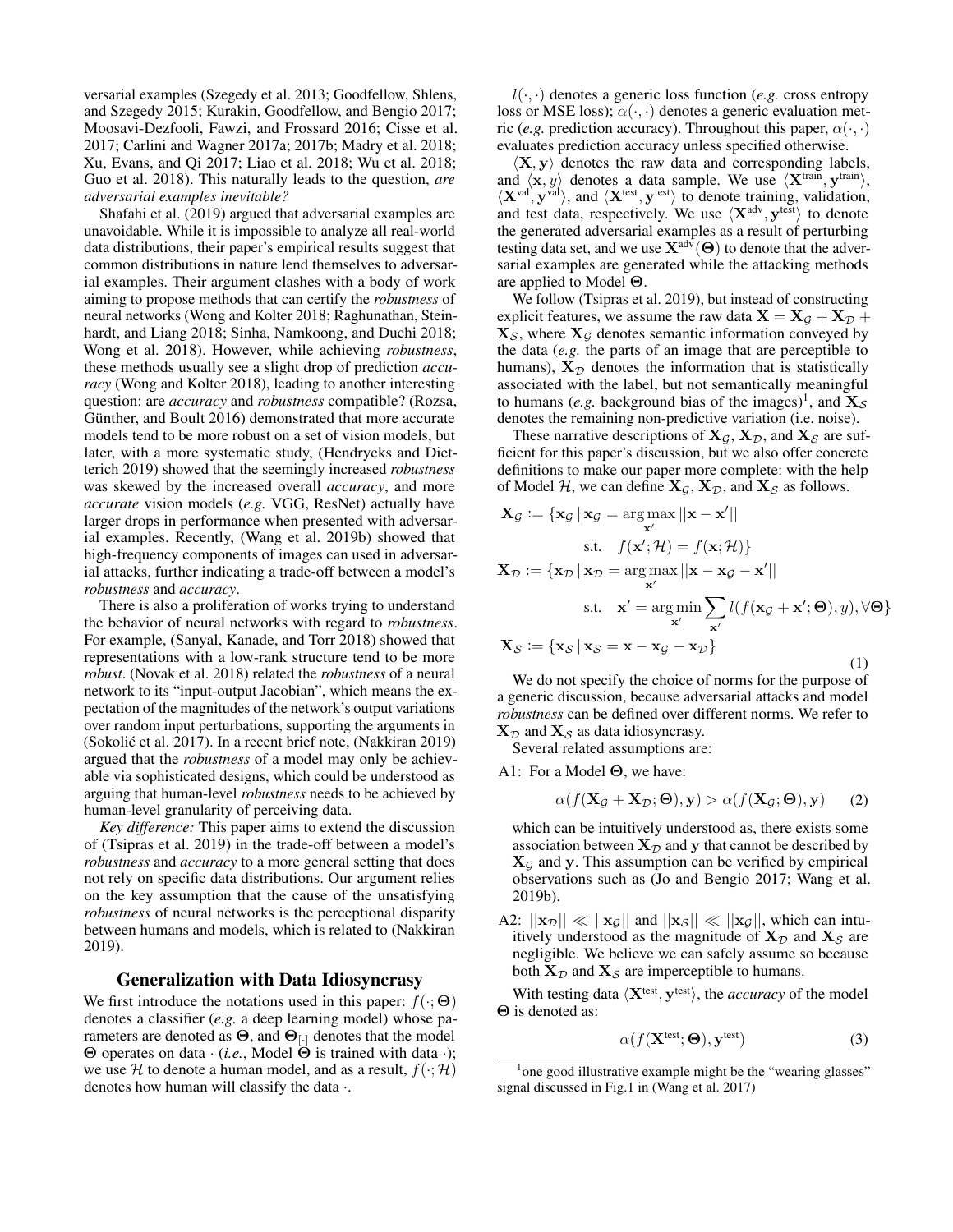and we consider the following definition of the *accuracy*independent *robustness*:

$$
\mathbb{E}_{\mathbf{x}_{\epsilon} \leq C}[\alpha(f(\mathbf{X}^{\text{test}} + \mathbf{X}_{\epsilon}; \boldsymbol{\Theta}), \mathbf{y}^{\text{test}})] - \alpha(f(\mathbf{X}^{\text{test}}; \boldsymbol{\Theta}), \mathbf{y}^{\text{test}}) \tag{4}
$$

where  $C$  is the maximal perturbation considered. The evaluation score is upper bounded by 0 and lower bounded by -1. The higher the score is, the more robust the evaluated model is.

Further, we want to emphasize a seemingly underappreciated point: some literature appears to describe the training process of a neural network as:

$$
\mathbf{\Theta} = \underset{\mathbf{\Theta}}{\arg\min} \, l(f(\mathbf{X}^{\text{train}}; \mathbf{\Theta}), \mathbf{y}^{\text{train}}), \tag{5}
$$

however, in practice, deep learning models are usually trained with a regularization operating on empirical performance:

$$
\Theta = \arg \max_{\Theta'} \alpha(f(\mathbf{X}^{\text{val}}; \Theta'), \mathbf{y}^{\text{val}})
$$
  
s.t. 
$$
\Theta' = \arg \min_{\Theta''} l(f(\mathbf{X}^{\text{train}}; \Theta''), \mathbf{y}^{\text{train}})
$$
(6)

We define  $X^{train}$  and  $X^{val}$  from the same distribution as:

$$
||\alpha(f(\mathbf{X}_{\mathcal{D}}^{\text{train}};\boldsymbol{\Theta}),\mathbf{y}^{\text{train}})-\alpha(f(\mathbf{X}_{\mathcal{D}}^{\text{val}};\boldsymbol{\Theta}),\mathbf{y}^{\text{val}})||<\epsilon
$$

where  $\epsilon$  is a small scalar. Intuitively:  $X^{train}$  and  $X^{val}$  are from the same distribution/domain means a model Θ can learn similar statistical signals from non-semantic components of the data:  $\mathbf{X}_{\mathcal{D}}^{\text{train}}$  and  $\mathbf{X}_{\mathcal{D}}^{\text{val}}$ .

Therefore, when  $X^{train}$  and  $X^{val}$  are from the same distribution/domain, Optimization 6 results in the model  $\Theta_{\mathbf{X}} =$  $\Theta_{[{\bf X}_{\mathcal{G}}+{\bf X}_{\mathcal{D}}]}$ . In other words, the trained model from Optimization 6 learns to exploit  $X_{\mathcal{D}}$ , when  $X^{\text{train}}$  and  $X^{\text{val}}$  are from the same distribution/domain.

By considering the data idiosyncrasy, many interesting empirical deep learning results can be straightforwardly explained: the capacity to reduce training error to zero even when the labels are shuffled (Zhang et al. 2017) can be seen as a result of exploiting  $X_{\mathcal{S}}$ ; the tendency of CNN's to learn superficial statistics (Jo and Bengio 2017) can been seen as a result of exploiting  $X_{\mathcal{D}}$ .

As one may expect, the phenomenon of adversarial samples (Szegedy et al. 2013) results from perturbing  $X_{\mathcal{D}}$  that are exploited by the trained deep learning models. Similarly, the performance drop when a well-behaved model is applied out-of-domain (*e.g.* (Rosenfeld, Zemel, and Tsotsos 2018; Wang, Sun, and Xing 2019)) is because cross-domain data does not share the signals of  $X_{\mathcal{D}}$ .

As an aside, one may ask why Optimization 6 will prefer to learn signals from  $X_{\mathcal{G}}$  and  $X_{\mathcal{D}}$ , instead of memorizing  $X_{\mathcal{S}}$  as a model will do in the label-shuffled case (Zhang et al. 2017). We believe such a preference is due to a neural network's tendency to learn simpler functions. One may refer to relevant discussions such as (Soudry, Hoffer, and Srebro 2017; Neyshabur et al. 2017; Poggio et al. 2017). These discussions are beyond the scope of this paper.

In addition to the above explanation, this new generalization regime allows us to reiterate the main result in (Tsipras et al. 2019). Instead of a discussion relies on the specific design of data, our main result is applicable generally to any data and any model that exploits data idiosyncrasy.

**Remark 1.** *With Assumptions A1 and A2, for two models*  $\Theta_i$ and  $\Theta_i$  with equivalent capacity to apply semantically mean*ingful relationships,*  $\mathbf{X}_{\mathcal{G}}$  *(i.e.*  $f(\mathbf{X}_{\mathcal{G}}, \mathbf{\Theta}_i) = f(\mathbf{X}_{\mathcal{G}}, \mathbf{\Theta}_i)$ *), there is a trade-off between the model's accuracy (as defined in 3) and the model's robustness (as defined in 4, when*  $C \leq \max_{\mathbf{x}} ||\mathbf{x}_{\mathcal{D}}||$ 

## Improving Robustness by Perturbing Weights

In this section, we are interested in improving a model's *robustness* by forcing the model to ignore  $X_{\mathcal{D}}$ , which will result in drop of *accuracy*. Within the scope of this paper, we are interested in the methods that operate on trained models by perturbing weights, instead of re-training the model, given the usefulness of improving the *robustness* of an existing model without extensive computational resources.

To proceed with the theoretical discussion, we work on an intermediate target variable t as a replacement of y to free our study from cross-entropy loss to the simpler regression loss. One can consider t as the golden standard logits generated by the last layer of the network that our model is optimized to learn. Despite the simplicity we introduced by studying t, our empirical results presented later indicate the connection between cross-entropy loss with y and the regression loss with **t**. The connection is also discussed previously by Bishop (1995), who also first used regression loss for derivations. As we do not assume a specific definition of regression loss, we study both the absolute loss (*i.e.*  $|| f(\mathbf{X}; \boldsymbol{\Theta}) - \mathbf{t} ||_1^1$  ) and the MSE loss (*i.e.*  $|| f(\mathbf{X}; \mathbf{\Theta}) - \mathbf{t} ||_2^2$  ). For *K*-class classification problem, we use  $t^k$  to denote the  $k^{\text{th}}$  class regression target, and we use  $\Theta^k$  to denote corresponding model parameters, where  $\mathbf{\Theta} = \bigcup_{k=1}^{K} \mathbf{\Theta}^{k}$  and  $\cup$  denotes the union operation.

Lemma 1. *With Assumption A2, if we have*

$$
\mathbf{\Theta}_{[\mathbf{X}_{\mathcal{G}}+\mathbf{X}_{\mathcal{D}}]} = \arg\min_{\mathbf{\Theta}} \sum_{k=1}^{K} ||f(\mathbf{X}_{\mathcal{G}}+\mathbf{X}_{\mathcal{D}};\mathbf{\Theta}^k) - \mathbf{t}^k||_1^1
$$
\n(7)

*and*

$$
\mathbf{\Theta}_{[\mathbf{X}_{\mathcal{G}}]} = \arg\min_{\mathbf{\Theta}} \sum_{k=1}^{K} ||f(\mathbf{X}_{\mathcal{G}}; \mathbf{\Theta}^k) - \mathbf{t}^k||_1^1, \qquad (8)
$$

then  $\Theta_{[{\bf X}_\mathcal{G}]}$  is a shrinkage version of  $\Theta_{[{\bf X}_\mathcal{G} + {\bf X}_\mathcal{D}]}$  in terms *of shrinking the element-wise*  $\ell_1$  *norm of*  $\Theta_{[\mathbf{X}_{\mathcal{G}}+\mathbf{X}_{\mathcal{D}}]}$ .

The proof uses the Taylor series to expand  $f(\mathbf{X}_{\mathcal{G}} + \mathbf{X}_{\mathcal{G}})$  $(\mathbf{X}_{\mathcal{D}};\boldsymbol{\Theta}^k)$  as powers of  $\mathbf{X}_{\mathcal{D}}$  and then the triangle inequality to separate  $X_{\mathcal{D}}$  from the remaining terms. The complete proof is shown in the Appendix.

Lemma 2. *Regarding*  $X_D$  *as a random variable, with as* $sumptions A2, \mathbb{E}[\mathbf{X}_\mathcal{D}]=0,$  and  $\mathbb{E}[\mathbf{X}_\mathcal{D}^2]<\infty$ , if we have

$$
\mathbf{\Theta}_{[\mathbf{X}_{\mathcal{G}}+\mathbf{X}_{\mathcal{D}}]} = \underset{K}{\arg\min} \sum_{k=1}^{K} ||f(\mathbf{X}_{\mathcal{G}}+\mathbf{X}_{\mathcal{D}};\mathbf{\Theta}^k) - \mathbf{t}^k||_2^2
$$

*an* 

$$
\mathbf{\Theta}_{[\mathbf{X}_{\mathcal{G}}]} = \arg\min_{\mathbf{\Theta}} \sum_{k=1}^n ||f(\mathbf{X}_{\mathcal{G}}; \mathbf{\Theta}^k) - \mathbf{t}^k||_2^2,
$$

then  $\Theta_{[\mathbf{X}_\mathcal{G}]}$  is a shrinkage version of  $\Theta_{[\mathbf{X}_\mathcal{G} + \mathbf{X}_\mathcal{D}]}$  in terms of shrinking the Frobenius norm  $||\mathbf{\Theta}_{[\mathbf{X}_{\mathcal{G}}+\mathbf{X}_{\mathcal{D}}]}||_F$ .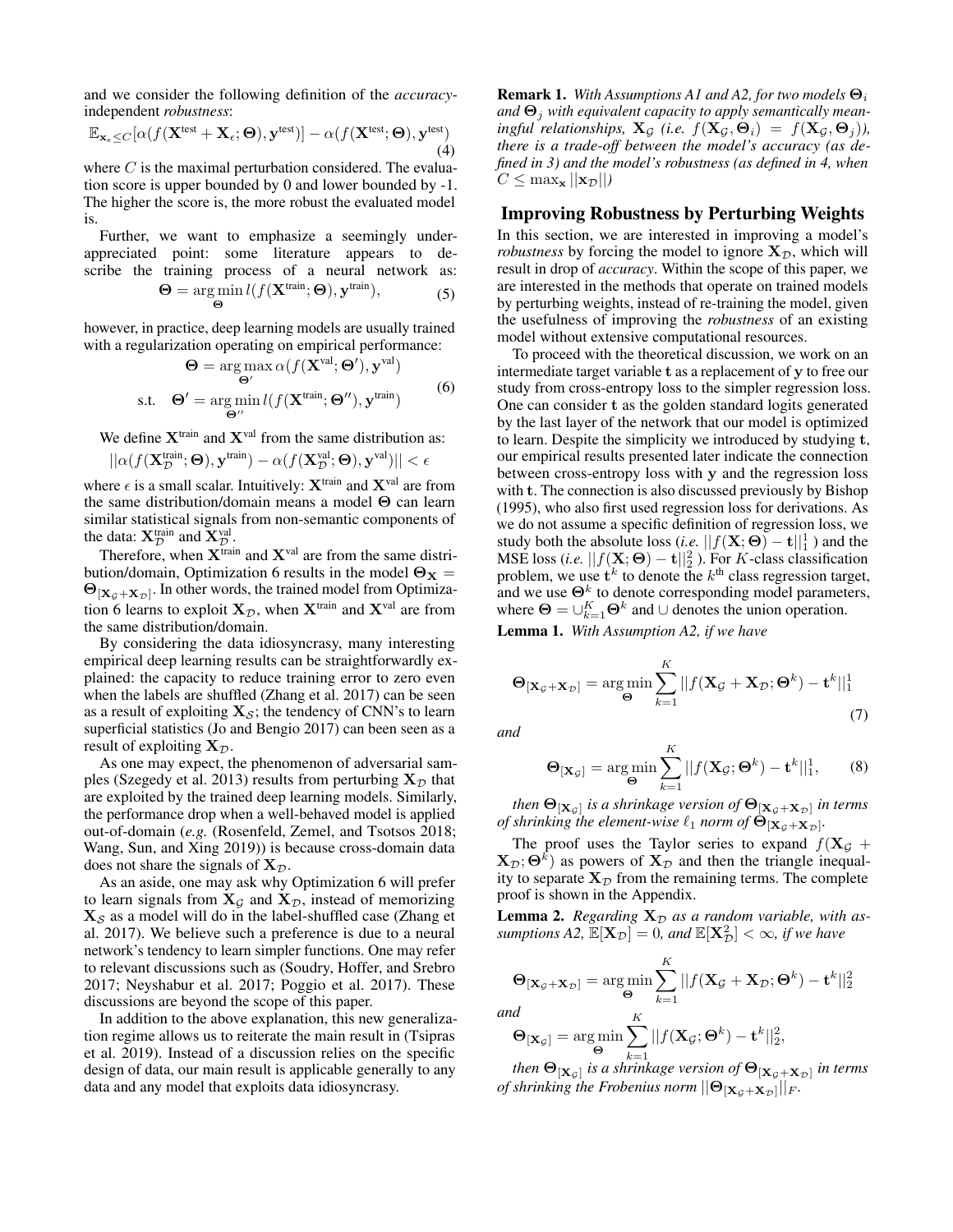The proof is similar to the previous one with an additional step of integrating out the random variable. It is also shown in the Appendix.

The above two lemmas suggest: given a trained model  $\Theta_{\left[\mathbf{X}_{\mathcal{G}}+\mathbf{X}_{\mathcal{D}}\right]}$  from Optimization 6, a more *robust* version of this model can be found as a result of shrinking  $\Theta_{[X_G+X_D]}$ following certain manners, but this resulting new model will have lower prediction *accuracy* as it exploits  $X_{\mathcal{D}}$  less.

As our theoretical study is designed for general classifiers and general data, we do not have further theoretical guidance for universally applicable methods that serve as the best shrinking methods to improve the *robustness* of trained models, just as Shafahi et al. (2019) argues: it is impossible to analyze the distribution of real-world data. However, based on our lemmas, we can propose the following simple heuristic methods that perturbs the neural networks' fully connected layer (denoted as  $\theta$ ):

- M1: We remove the columns (or rows) *i.e.*, the output (or input) dimension of  $\theta$ , that are activated with low frequency when training data is passed through the final trained model, resulting in a model with less  $\ell_{\infty}$  (or  $\ell_1$ ) matrix norm, thus, less element-wise  $\ell_1$  norm, of a fully connected layer (or if the fully connect layer is the uppermost layer)
- M2: We remove the trailing singular values of  $\theta$  by setting them to zeros, producing a model with a reduced Frobenius norm.
- M3: We apply both M1 and M2.

There exist several works that regularize a neural network for smaller norms of weights, such as weight decay (Krogh and Hertz 1992; Zhang et al. 2019), regularizing Jacobian matrix (Sokolić et al. 2017), progressive pruning (Guo et al. 2018), or even dropout (Srivastava et al. 2014). In comparison, a distinct advantage of our methods is that we directly work on trained networks, while other regularization methods usually require training the model.

We intentionally prioritize the simplicity of our proposed methods for two reasons: 1) we believe simpler methods tend to have more practical value because they can be more easily used by practitioners with less related experience; 2) as these methods and following experiments mainly serve as verification of our theoretical study, we limit the complexity of our proposed methods to eliminate potential extra influences introduced by sophisticated heuristics.

# Experiments

Our experiments serve two goals: 1) to verify the main theoretical argument of this paper: these exists a trade-off between a given neural network's *accuracy* and *robustness*; 2) to demonstrate the effectiveness of our proposed simple methods in improving the *robustness* of a network.

We do not compare our methods to other existing adversarial defense methods for several reasons: 1) the main theoretical argument can be well justified only with comparisons towards the original model; 2) even if our methods result in less robust models than what other adversarial defense methods can achieve, our methods still have the distinct advantages of simplicity. For example, this simplicity allows us

to experiment with full ImageNet data set and giant models such as ResNet. As noted by Cohen, Rosenfeld, and Kolter (2019), no other adversarial defense methods have demonstrated effectiveness on the full ImageNet scale.

#### Robustness Against Adversarial Attacks

Experimental Setup To evaluate the performance of methods M1-M3, we sequentially reduce  $p\%$  ( $p = 0, 1, 2, \ldots$  99) components of weights  $\theta$ . Specifically: for M1, we discard the columns that are active (have non-zero values) less than  $p\%$  of the time when training samples are passed through the model; for M2, we discard the  $p\%$  trailing singular values by setting them to zeros and then reconstruct the layer; for M3, we apply M1 and M2 simultaneously.

We consider three attack methods: FGSM (Goodfellow, Shlens, and Szegedy 2014), DeepFool (Moosavi-Dezfooli, Fawzi, and Frossard 2016), and C&W (Carlini and Wagner 2017b). We use the default parameters in Foolbox (Rauber, Brendel, and Bethge 2017). Our experiments show that these default parameters are effective enough in most cases.

We experiment with three data sets: MNIST (LeCun 1998), Fashion-MNIST (Xiao, Rasul, and Vollgraf 2017), and CIFAR-10 (Krizhevsky and Hinton 2009). We used convolutional neural networks that have been demonstrated with reasonable high testing accuracy in these data sets  $(95\% + \text{ on } 1)$ MNIST,  $91\%$  + on Fashion-MNIST,  $91\%$  + on CIFAR-10) as baseline model for our experiment.

Robustness Against Adversarial Attacks of the Original Models Our first experiment focuses on the resilience of weights-perturbed network towards the adversarial examples generated according to the original model. We start with a neural network trained according to Optimization 6 with reasonably high validation set accuracy as a Model  $\Theta$   $\langle X^{test}, y^{test} \rangle$ , then we generate the adversarial examples  $\langle \mathbf{X}^{\text{adv}}(\Theta), \mathbf{y}^{\text{test}} \rangle$  according to the trained model, then we apply our method to get a sequence of models  $\Theta_p$  ( $p =$  $1, 2, \ldots 99$ ) and test these models  $\Theta_p$  over the generated adversarial examples.

The results are shown in Figure 1. These figures show the curve of prediction accuracy of adversarial examples (Y-axis) over the maximum  $\ell_{\infty}$ -norm perturbation allowed between the adversarial examples and the original image (X-axis). We show the changes of *accuracy* as we increase p for different data/model and different attack methods.

We notice that these figures tend to confirm our main theoretical justification by showing that the drop of a model's *accuracy* resulting from reduced dependence on data idiosyncrasy can result in the improvement of its *robustness*. Remarkably, we notice that a slight sacrifice of the *accuracy* can sometimes lead to huge improvements in the *robustness*.

We notice that our methods, in general, behave better against C&W attacks than against other attacks across many of the settings. We believe this is a positive sign as C&W attacks are often regarded as the most powerful attack methods because they search for the perturbation under the constraint that the perturbation will mislead the classifier. According to our generalization regime considering models' abilities in *exploiting data idiosyncrasy*, there are almost no effective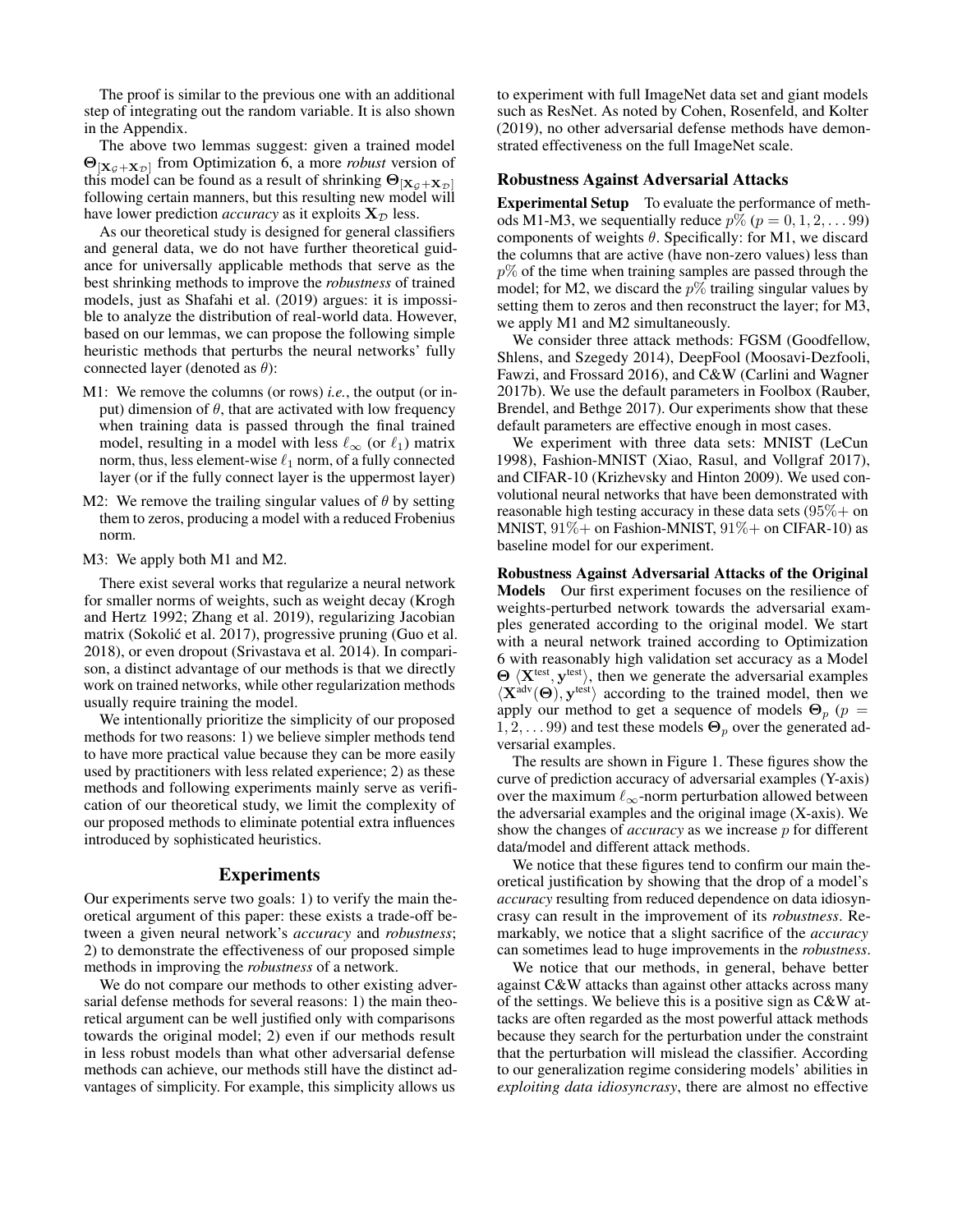

Figure 1: Illustration of the accuracy of the models as a function of the bound of various adversarial attacks. Methods M1-M3 reduce the norm of the parameters of the network (by discarding p percentage of weights according to M1-M3). When the methods discard too many elements and become dysfunctional, both *robustness* and *accuracy* drop significantly.

defenses against C&W attacks unless the model discards the information learned through data idiosyncrasy. Therefore, as our methods perturb the weights, we can observe that the evaluated *robustness* increases and the *accuracy* decreases.

Interestingly, we notice that our methods are ineffective against DeepFool attacks in the MNIST and Fashion-MNIST case, but help in the CIFAR-10 case. Although different methods behave differently in these settings, the overall performance supports our main claim made in Remark 1.

Robustness Against New Adversarial Attacks We continue to study whether our simple methods can result in more *robust* models against attacks targeting the new models. For the evaluation, we consider the following metric (similar to NIP2018 adversarial vision challenge):

- Given model  $\Theta_p$ , we apply our attack methods to generate adversarial examples  $\mathbf{X}^{\text{adv}}(\mathbf{\Theta}_p)$ .
- For every sample i, we use our model to predict  $\hat{y}_i$  =  $f(\mathbf{X}^{\text{adv}}_i(\mathbf{\Theta}_p); \bar{\mathbf{\Theta}_p})$
- For every sample  $i$ , we consider the distance defined as:

$$
d_i = \begin{cases} ||\mathbf{X}_i^{\text{adv}}(\mathbf{\Theta_p}) - \mathbf{X}_i^{\text{test}}||_2^2 & \text{if } \hat{\mathbf{y}}_i \neq y_i^{\text{test}} \cap y_i = \mathbf{y}_i^{\text{test}} \\ 0 & \text{otherwise} \end{cases}
$$

• We report the mean as all  $d_i$  across all the samples as the final testing score. Higher score indicates a better model.

We report our results with this evaluation metric in Table 1 when methods M1-M3 are applied with  $p = 1, 2, \ldots, 5$ . The scores where our methods improve upon the original scores are shown in bold. Our methods improve the performance in most cases. Interestingly, methods M1-M3 all help the scores

on CIFAR-10, and the improvements on M2 and M3 are quite significant in comparison to others. In the MNIST case, both M2 and M3 work well, and M1 shows a trend in improving the performance as p increases. In the Fashion-MNIST case, only M3 improves the performance. Although there are several cases where our methods do not help, we believe the main message of this paper is well justified by these experiments: we can improve the *robustness* of a neural network by lowering the *accuracy* by perturbing the weights, and even straightforward methods such as M1-M3 can achieve the goal.

## Robustness Test in Real-world Corruption on ImageNet Data

Now we consider another setting of model *robustness* with the help of ImageNet-C data set introduced by Hendrycks and Dietterich (2019). ImageNet-C is a benchmark data set that is an extension of the popular ImageNet data set (Deng et al. 2009) by introducing a total of 75 sets (15 types  $\times$  5 levels) of corrupted version of ImageNet validation data.

We experiment with two popular network architectures that have been reported with reasonably high accuracy on the original ImageNet data set: AlexNet (Krizhevsky, Sutskever, and Hinton 2012) and ResNet (He et al. 2016). We consider the 18-layer architecture of ResNet, denoted ResNet18. As our methods conveniently allow us to work with pre-trained weights, we begin with the existing weights for AlexNet and ResNet and do not perform further fine-tuning for fair comparison. For AlexNet, our method is applied to the second-tolast layer, and for ResNet, our method is applied to the last layer as this is the only full-connected layer in ResNet.

We first introduce the evaluation metric: with  $t$  denoting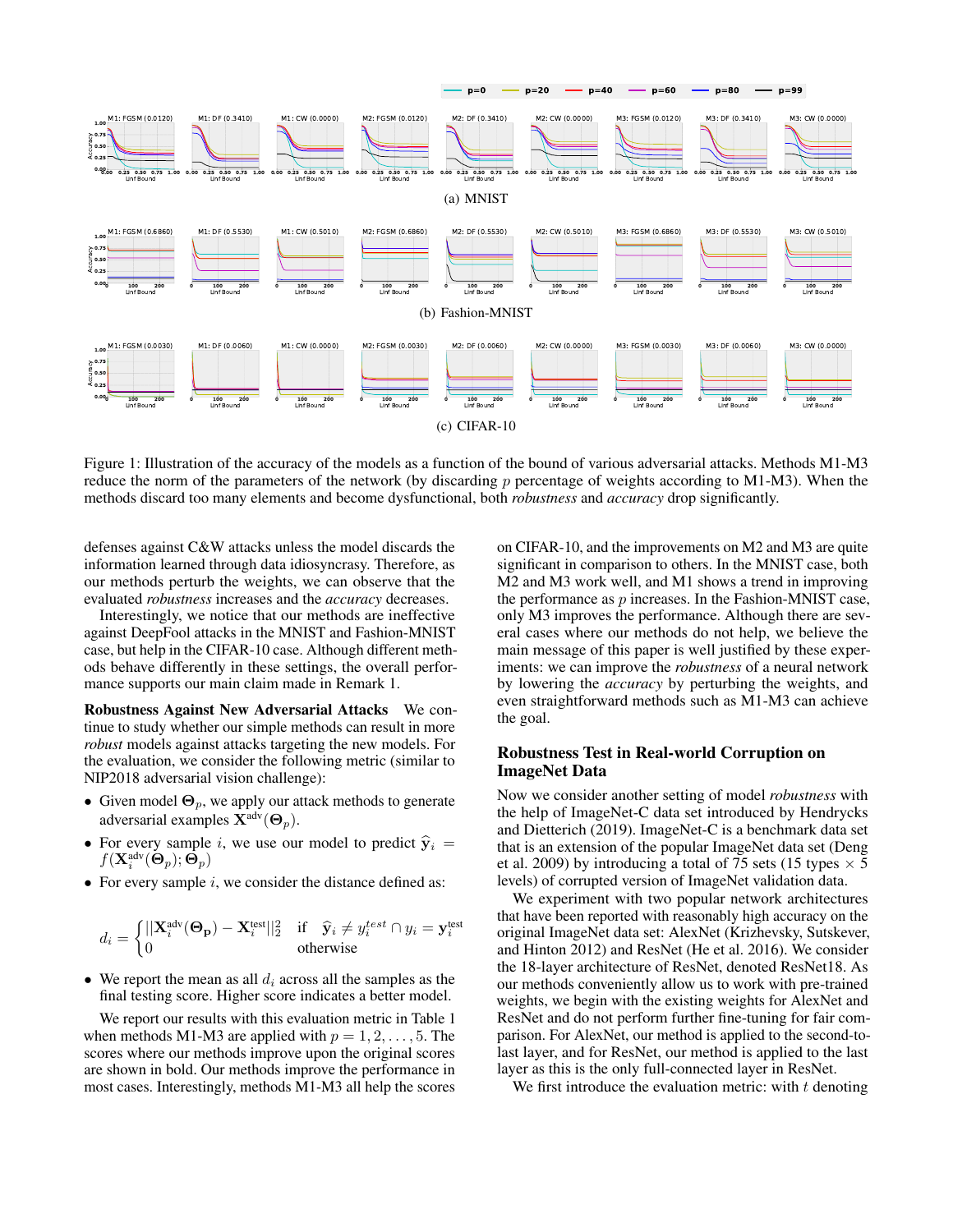|                         |                | Score according to percentage of weights perturbed |               |               |               |             |               |  |  |  |  |
|-------------------------|----------------|----------------------------------------------------|---------------|---------------|---------------|-------------|---------------|--|--|--|--|
| Dataset                 | Method         | $0\%$                                              | 1%            | $2\%$         | $3\%$         | $4\%$       | $5\%$         |  |  |  |  |
| <b>MNIST</b>            | M1             | 14.2297                                            | $+0.0548$     | $+0.0361$     | $-0.3864$     | $-0.0901$   | $+0.0254$     |  |  |  |  |
|                         | M <sub>2</sub> |                                                    | $+0.0889$     | $+0.7655$     | $-0.0112$     | $-0.5397$   | $+0.0862$     |  |  |  |  |
|                         | M3             |                                                    | $+0.5176$     | $+0.8347$     | $-0.2603$     | $-0.3924$   | $-0.0806$     |  |  |  |  |
| Fashion<br><b>MNIST</b> | M1             | 297.9973                                           | $+2322.9249$  | $-64.3923$    | $-71.1064$    | $+397.8617$ | $+59.3002$    |  |  |  |  |
|                         | M <sub>2</sub> |                                                    | $+376.8122$   | $+97.5650$    | +757.4839     | $-55.7828$  | +591.4694     |  |  |  |  |
|                         | M <sub>3</sub> |                                                    | $+326.9057$   | $+81.8152$    | $+206.2184$   | $-63.1231$  | +430.9850     |  |  |  |  |
| $Cifar-10$              | M1             | 329007.4147                                        | $+3.3899$     | 0.0000        | $-0.0034$     | $-93.0458$  | $-191.7609$   |  |  |  |  |
|                         | M <sub>2</sub> |                                                    | +29531.7244   | $+29531.7244$ | $+30348.6489$ | +29551.9851 | $+29572.9443$ |  |  |  |  |
|                         | M3             |                                                    | $+29531.7244$ | $+29418.0512$ | +29418.0497   | +29531.7244 | +29394.3522   |  |  |  |  |

Table 1: The change in the robustness score after perturbing the weights of the original model to various degrees.

the type of corruption and  $l$  denoting the level of corruption, we have the corrupted data denoted as  $\langle \mathbf{X}_{t,l}^C, \mathbf{y}^{\text{test}} \rangle$ , as defined by (Hendrycks and Dietterich 2019), the Relative mean Corruption Error RmCE of Model Θ is:

$$
\mathbf{R}m\mathbf{CE}(\mathbf{\Theta}) = \frac{1}{15}\sum_{t=1}^{15} \frac{\delta(\mathbf{\Theta})}{\delta(\mathbf{\Theta}_{\mathrm{AlexNet}})}
$$

where

$$
\delta(\cdot) = \sum_{l=1}^{5} (\alpha(f(\mathbf{X}^{\text{test}}; \cdot), \mathbf{y}^{\text{test}}) - \alpha(f(\mathbf{X}_{t,l}^{C}; \cdot), \mathbf{y}^{\text{test}}))
$$

With this evaluation metric, the evaluation of model's *robustness* will be independent of the model's *accuracy*.

Further, we report the  $\mathbf{R}mCE(\Theta_{\text{AlexNet}})-\mathbf{R}mCE(\Theta)$  as the measure of *robustness* to center this metric of the baseline model AlexNet to be zero. For the same reason, we report

$$
\frac{\alpha(f(\mathbf{X}^{\text{test}};\mathbf{\Theta}),\mathbf{y}^{\text{test}})-\alpha(f(\mathbf{X}^{\text{test}};\mathbf{\Theta}_{\text{AlexNet}}),\mathbf{y}^{\text{test}})}{\alpha(f(\mathbf{X}^{\text{test}};\mathbf{\Theta}_{\text{AlexNet}}),\mathbf{y}^{\text{test}})}
$$

as the measure of *accuracy*.

With our measures of *robustness* and *accuracy*, we can plot the trade-off between *robustness* and *accuracy* of these models in Figure 2, where information of SqueezeNet, VGG11, VGG19, and ResNet50 are from (Hendrycks and Dietterich 2019) for reference. The exact coordinates used to plot the figure are shown in the Appendix.

As we can see, no model is both more *robust* and more *accurate* than AlexNet at the same time. SqueezeNet (Iandola et al. 2016) and VGG (Simonyan and Zisserman 2014) improve upon AlexNet's *accuracy* at a relatively big loss of *robustness*. ResNet50 (He et al. 2016) is likely a preferred model as it increases the *accuracy* by a relatively large margin, but only decreases the *robustness* by a small gap.

Our methods perturb the weights of a model to trade the *accuracy* for *robustness*. Remarkably, we notice that a resulting model AlexNet(M1P30) leads to the improvement of *robustness* with almost no drop of *accuracy*. Thus, AlexNet(M1P30) should be preferred over AlexNet in general, and may also be preferred over ResNet50, depending on the practical needs.



Figure 2: *Robustness-accuracy* trade-off of the vision models and their weight-perturbed versions by our proposed methods: while there is no model that can be simultaneously more (or equally) *robust* and *accurate* than AlexNet, our method generates a version of AlexNet that is more *robust* and almost equally *accurate*.

# **Discussion**

*Does this paper suggest we will never have a robust and accurate model? No.* While this paper is discusses the existing trade-off between a neural network's *robustness* and *accuracy*, our discussion does not deny the future possibility of a model that is both *robust* and *accurate*, because models can break the prerequisites and assumptions of Remark 1. A crucial assumption to break is that models perceive the data at a different granularity than humans. The trade-off exists as long as the model exploits  $X_{\mathcal{D}}$ . Therefore, one future direction is to encourage models to analyze the data at the human level, as argued by (Nakkiran 2019), and another direction is to force the model to discard the information learned while exploiting data idiosyncrasy (Wang et al. 2019a).

The methods we introduced in this paper (M1-M3) are straightforward, as we prioritized simplicity in a theoretical study. We believe more sophisticated methods to reduce the norms of weights after training can lead to more *robust* models with slighter loss of *accuracy*. For example, good empirical performance has been demonstrated on specific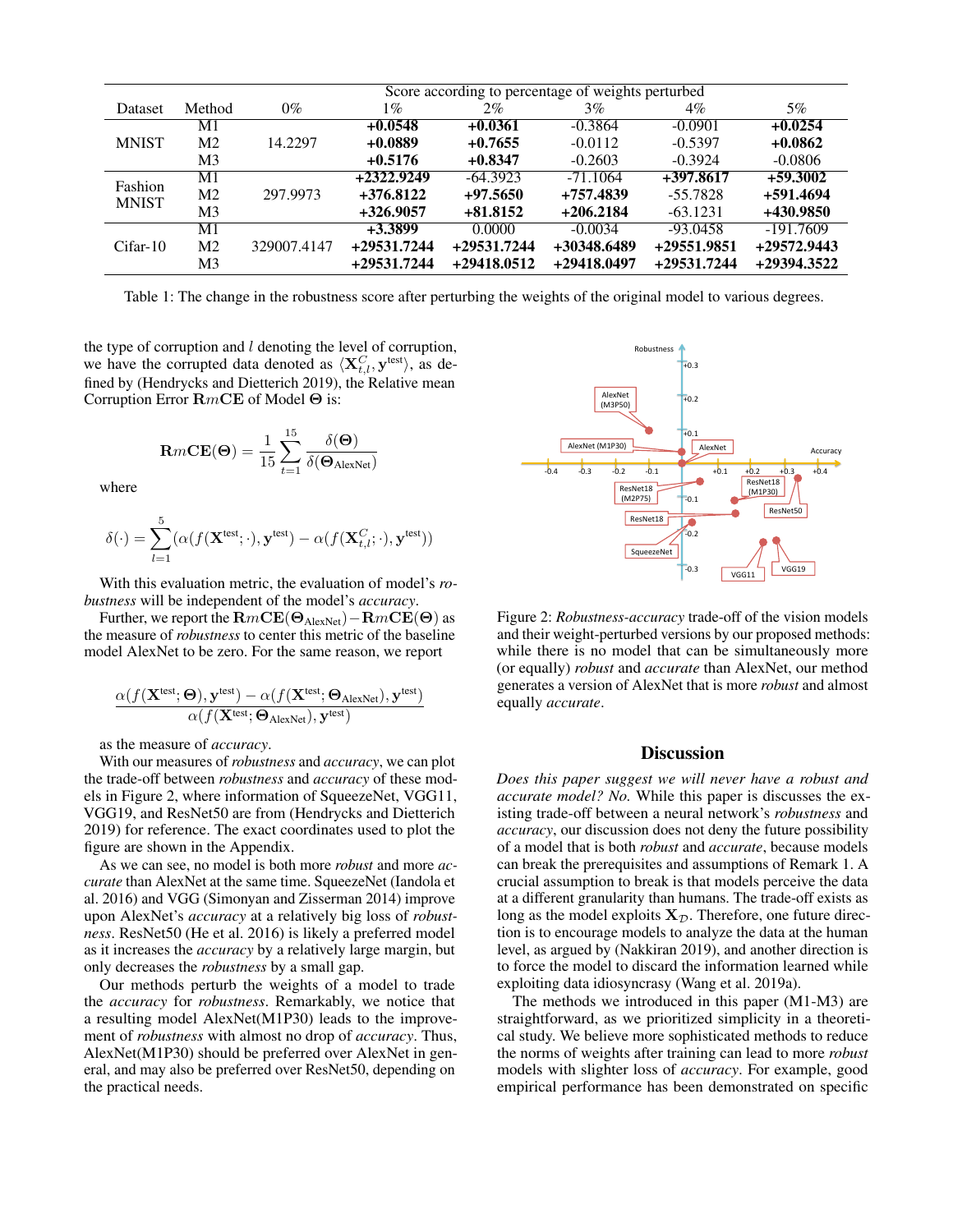applications with methods that remove the weights under the guidance of additional information (Xiao et al. 2016; Wang, Wu, and Xing 2019).

## **Conclusion**

In this paper, we analyzed the implications of data idiosyncrasy as a source of adversarial attack vulnerability. To study this trade-off, we introduced a new generalization regime that considers model's ability to *exploit data idiosyncrasy*, which means the model can learn to utilize the superficial information of data imperceptible to humans, leaving it vulnerable to adversarial attacks. With this regime, we formally demonstrate the *robustness*-*accuracy* trade-off when a model is trained to *exploit data idiosyncrasy*. Further, our theoretical analysis directly leads to simple methods to improve the model's *robustness* for *accuracy*.

Our experiments support our theoretical argument on the trade-off and also demonstrate the effectiveness of our proposed methods against several adversarial attacks. We apply our methods to improve the *robustness* of AlexNet and ResNet for corrupted ImageNet classification. Remarkably, no models tested (including variations of ResNet, VGG, and SqueezeNet) are simultaneously more *robust* and *accurate* than AlexNet. Our method finds a perturbed version of AlexNet (*i.e.* AlexNet(M1P30)) that is more *robust* and almost as *accurate* as the original AlexNet. We hope that the methods presented in this paper will be used as a low-cost way of increasing robustness of existing models. Ultimately, we believe that this perspective, of data idiosyncrasy as a fundamental challenge to adversarial robustness, can provide an effective framework for developing for robust models in the future.

### References

Bishop, C. M. 1995. Training with noise is equivalent to tikhonov regularization. *Neural computation* 7(1):108–116.

Carlini, N., and Wagner, D. 2017a. Adversarial examples are not easily detected: Bypassing ten detection methods. In *Proceedings of the 10th ACM Workshop on Artificial Intelligence and Security*, 3–14. ACM.

Carlini, N., and Wagner, D. 2017b. Towards evaluating the robustness of neural networks. In *2017 IEEE Symposium on Security and Privacy (SP)*, 39–57. IEEE.

Cisse, M.; Bojanowski, P.; Grave, E.; Dauphin, Y.; and Usunier, N. 2017. Parseval networks: Improving robustness to adversarial examples. *arXiv preprint arXiv:1704.08847*.

Cohen, J.; Rosenfeld, E.; and Kolter, Z. 2019. Certified adversarial robustness via randomized smoothing. In Chaudhuri, K., and Salakhutdinov, R., eds., *Proceedings of the 36th International Conference on Machine Learning*, volume 97 of *Proceedings of Machine Learning Research*, 1310–1320. Long Beach, California, USA: PMLR.

Deng, J.; Dong, W.; Socher, R.; Li, L.-J.; Li, K.; and Fei-Fei, L. 2009. ImageNet: A Large-Scale Hierarchical Image Database. In *CVPR09*.

El Ghaoui, L., and Lebret, H. 1997. Robust solutions to leastsquares problems with uncertain data. *SIAM Journal on matrix analysis and applications* 18(4):1035–1064.

Goodfellow, I. J.; Shlens, J.; and Szegedy, C. 2014. Explaining and harnessing adversarial examples. *arXiv preprint arXiv:1412.6572*.

Goodfellow, I. J.; Shlens, J.; and Szegedy, C. 2015. Explaining and harnessing adversarial examples (2014). In *International Conference on Learning Representations*.

Guo, Y.; Zhang, C.; Zhang, C.; and Chen, Y. 2018. Sparse dnns with improved adversarial robustness. In Bengio, S.; Wallach, H.; Larochelle, H.; Grauman, K.; Cesa-Bianchi, N.; and Garnett, R., eds., *Advances in Neural Information Processing Systems 31*. Curran Associates, Inc. 240–249.

He, K.; Zhang, X.; Ren, S.; and Sun, J. 2015. Delving deep into rectifiers: Surpassing human-level performance on imagenet classification. In *Proceedings of the IEEE international conference on computer vision*, 1026–1034.

He, K.; Zhang, X.; Ren, S.; and Sun, J. 2016. Deep residual learning for image recognition. In *Proceedings of the IEEE conference on computer vision and pattern recognition*, 770–778.

Hendrycks, D., and Dietterich, T. 2019. Benchmarking neural network robustness to common corruptions and perturbations. In *International Conference on Learning Representations*.

Iandola, F. N.; Han, S.; Moskewicz, M. W.; Ashraf, K.; Dally, W. J.; and Keutzer, K. 2016. Squeezenet: Alexnet-level accuracy with 50x fewer parameters and¡ 0.5 mb model size. *arXiv preprint arXiv:1602.07360*.

Jo, J., and Bengio, Y. 2017. Measuring the tendency of cnns to learn surface statistical regularities. *arXiv preprint arXiv:1711.11561*.

Krizhevsky, A., and Hinton, G. 2009. Learning multiple layers of features from tiny images. Technical report, Citeseer.

Krizhevsky, A.; Sutskever, I.; and Hinton, G. E. 2012. Imagenet classification with deep convolutional neural networks. In *Advances in neural information processing systems*, 1097–1105.

Krogh, A., and Hertz, J. A. 1992. A simple weight decay can improve generalization. In *Advances in neural information processing systems*, 950–957.

Kurakin, A.; Goodfellow, I.; and Bengio, S. 2017. Adversarial examples in the physical world. In *Workshop of International Conference on Learning Representations*.

LeCun, Y. 1998. The mnist database of handwritten digits. *http://yann. lecun. com/exdb/mnist/*.

Liao, F.; Liang, M.; Dong, Y.; Pang, T.; Zhu, J.; and Hu, X. 2018. Defense against adversarial attacks using high-level representation guided denoiser. In *Proceedings of the IEEE Conference on Computer Vision and Pattern Recognition*, 1778–1787.

Madry, A.; Makelov, A.; Schmidt, L.; Tsipras, D.; and Vladu, A. 2018. Towards deep learning models resistant to adversarial attacks. In *International Conference on Learning Representations*.

Moosavi-Dezfooli, S.-M.; Fawzi, A.; and Frossard, P. 2016. Deepfool: a simple and accurate method to fool deep neural networks. In *Proceedings of the IEEE Conference on Computer Vision and Pattern Recognition*, 2574–2582.

Nakkiran, P. 2019. Adversarial robustness may be at odds with simplicity. *arXiv preprint arXiv:1901.00532*.

Neyshabur, B.; Bhojanapalli, S.; McAllester, D.; and Srebro, N. 2017. Exploring generalization in deep learning. In *Advances in Neural Information Processing Systems*, 5947–5956.

Novak, R.; Bahri, Y.; Abolafia, D. A.; Pennington, J.; and Sohl-Dickstein, J. 2018. Sensitivity and generalization in neural networks: an empirical study. In *International Conference on Learning Representations*.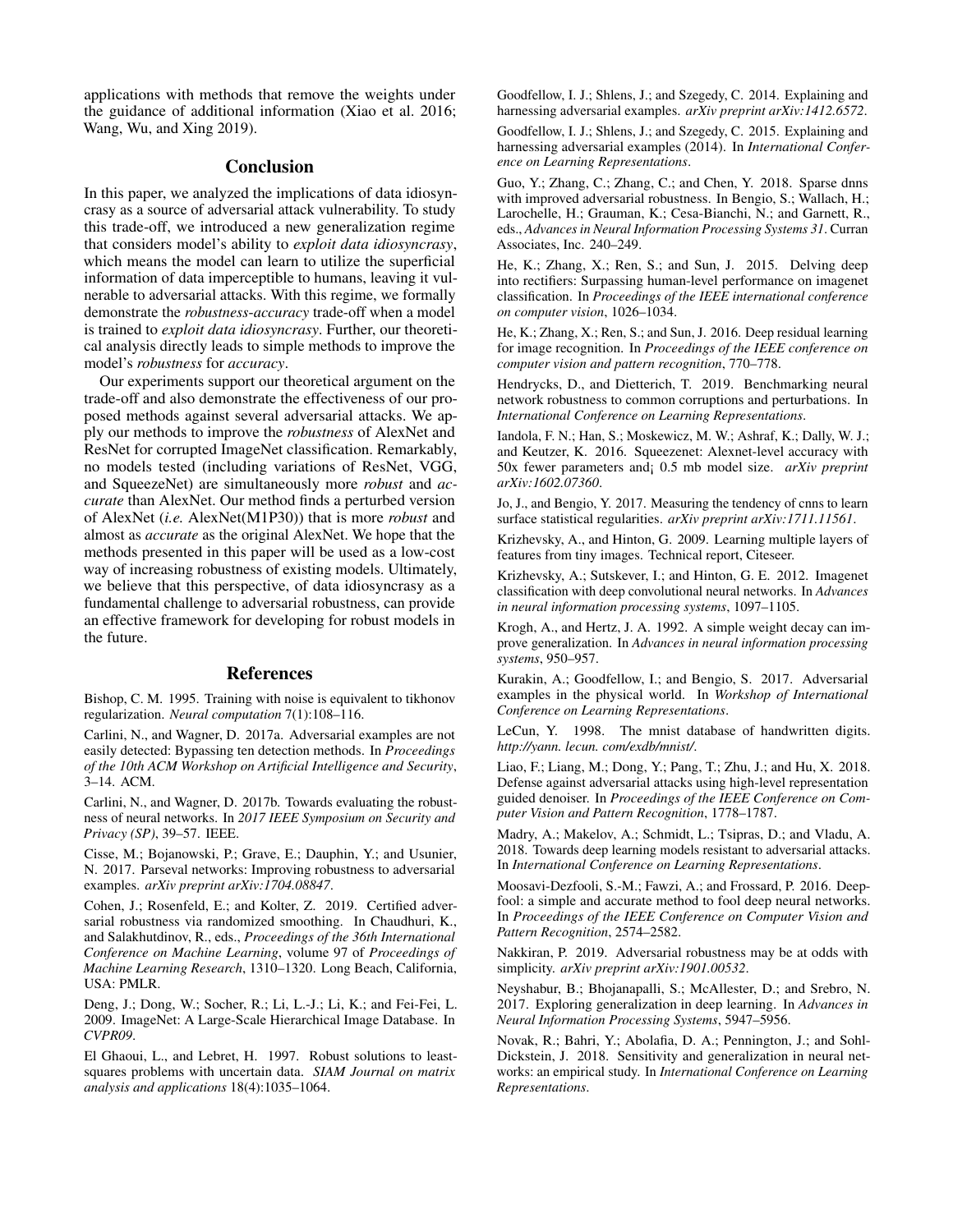Papernot, N.; McDaniel, P.; Jha, S.; Fredrikson, M.; Celik, Z. B.; and Swami, A. 2016. The limitations of deep learning in adversarial settings. In *Security and Privacy (EuroS&P), 2016 IEEE European Symposium on*, 372–387. IEEE.

Poggio, T.; Kawaguchi, K.; Liao, Q.; Miranda, B.; Rosasco, L.; Boix, X.; Hidary, J.; and Mhaskar, H. 2017. Theory of deep learning iii: explaining the non-overfitting puzzle. *arXiv preprint arXiv:1801.00173*.

Raghunathan, A.; Steinhardt, J.; and Liang, P. 2018. Certified defenses against adversarial examples.

Rauber, J.; Brendel, W.; and Bethge, M. 2017. Foolbox: A python toolbox to benchmark the robustness of machine learning models. *arXiv preprint arXiv:1707.04131*.

Rosenfeld, A.; Zemel, R.; and Tsotsos, J. K. 2018. The elephant in the room. *arXiv preprint arXiv:1808.03305*.

Rozsa, A.; Günther, M.; and Boult, T. E. 2016. Are accuracy and robustness correlated. In *Machine Learning and Applications (ICMLA), 2016 15th IEEE International Conference on*, 227–232. IEEE.

Sanyal, A.; Kanade, V.; and Torr, P. H. 2018. Intriguing properties of learned representations.

Shafahi, A.; Huang, W. R.; Studer, C.; Feizi, S.; and Goldstein, T. 2019. Are adversarial examples inevitable? In *International Conference on Learning Representations*.

Simonyan, K., and Zisserman, A. 2014. Very deep convolutional networks for large-scale image recognition. *arXiv preprint arXiv:1409.1556*.

Sinha, A.; Namkoong, H.; and Duchi, J. 2018. Certifiable distributional robustness with principled adversarial training. In *International Conference on Learning Representations*.

Sokolić, J.; Giryes, R.; Sapiro, G.; and Rodrigues, M. R. 2017. Robust large margin deep neural networks. *IEEE Transactions on Signal Processing* 65(16):4265–4280.

Soudry, D.; Hoffer, E.; and Srebro, N. 2017. The implicit bias of gradient descent on separable data. *arXiv preprint arXiv:1710.10345*.

Srivastava, N.; Hinton, G.; Krizhevsky, A.; Sutskever, I.; and Salakhutdinov, R. 2014. Dropout: a simple way to prevent neural networks from overfitting. *The Journal of Machine Learning Research* 15(1):1929–1958.

Szegedy, C.; Zaremba, W.; Sutskever, I.; Bruna, J.; Erhan, D.; Goodfellow, I.; and Fergus, R. 2013. Intriguing properties of neural networks. *arXiv preprint arXiv:1312.6199*.

Tsipras, D.; Santurkar, S.; Engstrom, L.; Turner, A.; and Madry, A. 2019. Robustness may be at odds with accuracy. In *International Conference on Learning Representations*.

Wang, H.; Meghawat, A.; Morency, L.-P.; and Xing, E. P. 2017. Select-additive learning: Improving generalization in multimodal sentiment analysis. In *2017 IEEE International Conference on Multimedia and Expo (ICME)*, 949–954. IEEE.

Wang, H.; He, Z.; Lipton, Z. C.; and Xing, E. P. 2019a. Learning robust representations by projecting superficial statistics out. In *International Conference on Learning Representations*.

Wang, H.; Wu, X.; Yin, P.; and Xing, E. P. 2019b. High frequency component helps explain the generalization of convolutional neural networks. *arXiv preprint arXiv:1905.13545*.

Wang, H.; Sun, D.; and Xing, E. P. 2019. What if we simply swap the two text fragments? a straightforward yet effective way to test the robustness of methods to confounding signals in nature language inference tasks. In *Proceedings of AAAI*.

Wang, H.; Wu, Z.; and Xing, E. P. 2019. Removing confounding factors associated weights in deep neural networks improves the prediction accuracy for healthcare applications. Proceedings of 24th Pacific Symposium on Biocomputing (PSB 2019).

Wong, E., and Kolter, Z. 2018. Provable defenses against adversarial examples via the convex outer adversarial polytope. In *International Conference on Machine Learning*, 5283–5292.

Wong, E.; Schmidt, F.; Metzen, J. H.; and Kolter, J. Z. 2018. Scaling provable adversarial defenses. In Bengio, S.; Wallach, H.; Larochelle, H.; Grauman, K.; Cesa-Bianchi, N.; and Garnett, R., eds., *Advances in Neural Information Processing Systems 31*. Curran Associates, Inc. 8410–8419.

Wu, X.; Jang, U.; Chen, J.; Chen, L.; and Jha, S. 2018. Reinforcing adversarial robustness using model confidence induced by adversarial training. In Dy, J., and Krause, A., eds., *Proceedings of the 35th International Conference on Machine Learning*, volume 80 of *Proceedings of Machine Learning Research*, 5334–5342. Stockholmsmässan, Stockholm Sweden: PMLR.

Xiao, T.; Li, H.; Ouyang, W.; and Wang, X. 2016. Learning deep feature representations with domain guided dropout for person reidentification. In *Proceedings of the IEEE Conference on Computer Vision and Pattern Recognition*, 1249–1258.

Xiao, H.; Rasul, K.; and Vollgraf, R. 2017. Fashion-mnist: a novel image dataset for benchmarking machine learning algorithms. *arXiv preprint arXiv:1708.07747*.

Xiong, W.; Droppo, J.; Huang, X.; Seide, F.; Seltzer, M.; Stolcke, A.; Yu, D.; and Zweig, G. 2016. Achieving human parity in conversational speech recognition. *arXiv preprint arXiv:1610.05256*.

Xu, H.; Caramanis, C.; and Mannor, S. 2009a. Robust regression and lasso. In *Advances in Neural Information Processing Systems*, 1801–1808.

Xu, H.; Caramanis, C.; and Mannor, S. 2009b. Robustness and regularization of support vector machines. *Journal of Machine Learning Research* 10(Jul):1485–1510.

Xu, W.; Evans, D.; and Qi, Y. 2017. Feature squeezing: Detecting adversarial examples in deep neural networks. *arXiv preprint arXiv:1704.01155*.

Yue, T., and Wang, H. 2018. Deep learning for genomics: A concise overview. *arXiv preprint arXiv:1802.00810*.

Zhang, C.; Bengio, S.; Hardt, M.; Recht, B.; and Vinyals, O. 2017. Understanding deep learning requires rethinking generalization. In *International Conference on Learning Representations*.

Zhang, G.; Wang, C.; Xu, B.; and Grosse, R. 2019. Three mechanisms of weight decay regularization. In *International Conference on Learning Representations*.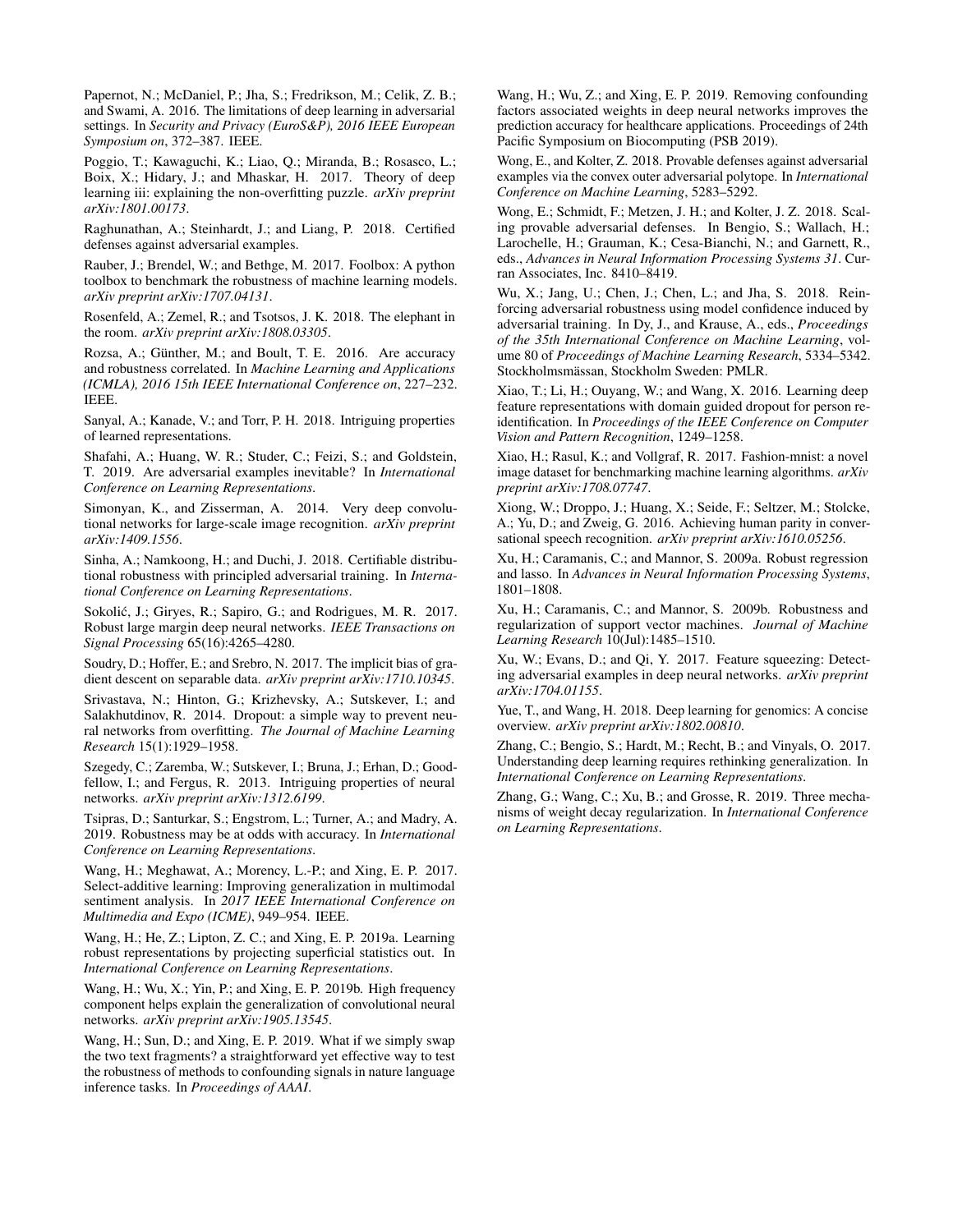# Appendix

# Proof of Lemma 4.1

Inspired by (Bishop 1995), we start with the Taylor series of  $f(\mathbf{X}_{\mathcal{G}} + \mathbf{X}_{\mathcal{D}}, \boldsymbol{\Theta})$  in powers of  $\mathbf{X}_{\mathcal{D}}$ , which is:

$$
f(\mathbf{X}_{\mathcal{G}} + \mathbf{X}_{\mathcal{D}}, \mathbf{\Theta}_{[\mathbf{X}_{\mathcal{G}} + \mathbf{X}_{\mathcal{D}}]})
$$
  
=  $f(\mathbf{X}_{\mathcal{G}}, \mathbf{\Theta}_{[\mathbf{X}_{\mathcal{G}} + \mathbf{X}_{\mathcal{D}}]})$   
+  $\mathbf{X}_{\mathcal{D}} \frac{\partial f(\mathbf{X}_{\mathcal{G}} + \mathbf{X}_{\mathcal{D}}, \mathbf{\Theta}_{[\mathbf{X}_{\mathcal{G}} + \mathbf{X}_{\mathcal{D}}]})}{\partial(\mathbf{X}_{\mathcal{G}} + \mathbf{X}_{\mathcal{D}})} | \mathbf{x}_{\mathcal{D}} = \mathbf{0}$   
+  $O(\mathbf{X}_{\mathcal{D}}^2),$ 

where we can safely discard higher order terms following assumption A2.

Inspired by (Xu, Caramanis, and Mannor 2009), we use triangular inequality to expand the loss

$$
\sum_{k=1}^K ||f(\mathbf{X}_{\mathcal{G}} + \mathbf{X}_{\mathcal{D}}, \boldsymbol{\Theta}_{[\mathbf{X}_{\mathcal{G}} + \mathbf{X}_{\mathcal{D}}]}^k) - \mathbf{t}^k||_1^1
$$

into its upper bound (Function 1):

$$
\sum_{k=1}^K ||f(\mathbf{X}_{\mathcal{G}},\boldsymbol{\Theta}^k_{[\mathbf{X}_{\mathcal{G}}+\mathbf{X}_{\mathcal{D}}]}) - \mathbf{t}^k||_1^1 + ||\mathbf{X}_{\mathcal{D}}(\frac{\partial f(\mathbf{X}_{\mathcal{G}},\boldsymbol{\Theta}^k_{[\mathbf{X}_{\mathcal{G}}+\mathbf{X}_{\mathcal{D}}]})}{\partial(\mathbf{X}_{\mathcal{G}})})||_1^1
$$

Thus, comparing the above function to

$$
\sum_{k=1}^K ||f(\mathbf{X}_{\mathcal{G}},\boldsymbol{\Theta}^k_{[\mathbf{X}_{\mathcal{G}}]}) - \mathbf{t}^k||_1^1,
$$

and notice that  $\partial f(\mathbf{X}_\mathcal{G}, \mathbf{\Theta}^k_{[\mathbf{X}_\mathcal{G} + \mathbf{X}_\mathcal{D}]})$  $\frac{\partial (\mathbf{X}_{\mathcal{G}} + \mathbf{X}_{\mathcal{D}})^{\prime}}{\partial (\mathbf{X}_{\mathcal{G}})}$  denotes  $\mathbf{\Theta}_{[\mathbf{X}_{\mathcal{G}} + \mathbf{X}_{\mathcal{D}}]}^{k}$  by definition.

Function 1 can be seen as a training process to force the model  $\Theta^k_{[\mathbf{X}_{\mathcal{G}}+\mathbf{X}_{\mathcal{D}}]}$  to operate *only* on  $\mathbf{X}_{\mathcal{G}}$  (as the model  $\Theta^k_{[\mathbf{X}_\mathcal{G}]}$  does) by shrinking the element-wise  $\ell_1$  norm of

 $\Theta^k_{[{\bf X}_{\cal G}+{\bf X}_{\cal D}]}$ .

Further, as  $\Theta_{[{\bf X}_{\cal G}+{\bf X}_{\cal D}]} = \bigcup_{k=1}^K \Theta_{[{\bf X}_{\cal G}+{\bf X}_{\cal D}]}^k$ , forcing the model to operate on  $X_{\mathcal{G}}$  can be achieved by shrinking the element-wise  $\ell_1$  norm of  $\Theta_{[{\bf X}_{\mathcal{G}}+{\bf X}_{\mathcal{D}}]}$ 

## Proof of Lemma 4.2

Inspired by (Bishop 1995), we start with the Taylor series of  $f(\mathbf{X}_{\mathcal{G}} + \mathbf{X}_{\mathcal{D}}, \boldsymbol{\Theta})$  in powers of  $\mathbf{X}_{\mathcal{D}}$ , which is:

$$
f(\mathbf{X}_{\mathcal{G}} + \mathbf{X}_{\mathcal{D}}, \mathbf{\Theta}_{[\mathbf{X}_{\mathcal{G}} + \mathbf{X}_{\mathcal{D}}]})
$$
  
=  $f(\mathbf{X}_{\mathcal{G}}, \mathbf{\Theta}_{[\mathbf{X}_{\mathcal{G}} + \mathbf{X}_{\mathcal{D}}]})$   
+  $\mathbf{X}_{\mathcal{D}} \frac{\partial f(\mathbf{X}_{\mathcal{G}} + \mathbf{X}_{\mathcal{D}}, \mathbf{\Theta}_{[\mathbf{X}_{\mathcal{G}} + \mathbf{X}_{\mathcal{D}}]})}{\partial(\mathbf{X}_{\mathcal{G}} + \mathbf{X}_{\mathcal{D}})} |_{\mathbf{X}_{\mathcal{D}} = 0}$   
+  $O(\mathbf{X}_{\mathcal{D}}^2),$ 

where we can safely discard higher order terms following assumption A2.

Thus, we can expand the loss function

$$
\sum_{k=1}^K ||f(\mathbf{X}_{\mathcal{G}} + \mathbf{X}_{\mathcal{D}}, \boldsymbol{\Theta}_{[\mathbf{X}_{\mathcal{G}} + \mathbf{X}_{\mathcal{D}}]}^k) - \mathbf{t}^k||_2^2
$$

into

$$
\begin{aligned} &\sum_{k=1}^K||f(\mathbf{X}_{\mathcal{G}},\boldsymbol{\Theta}^k_{[\mathbf{X}_{\mathcal{G}}+\mathbf{X}_{\mathcal{D}}]})-\mathbf{t}^k||_2^2\\&+2\mathbf{X}_{\mathcal{D}}\frac{\partial f(\mathbf{X}_{\mathcal{G}},\boldsymbol{\Theta}^k_{[\mathbf{X}_{\mathcal{G}}+\mathbf{X}_{\mathcal{D}}]})}{\partial(\mathbf{X}_{\mathcal{G}})}(f(\mathbf{X}_{\mathcal{G}},\boldsymbol{\Theta}^k_{[\mathbf{X}_{\mathcal{G}}+\mathbf{X}_{\mathcal{D}}]})-\mathbf{t}^k)\\&+\mathbf{X}_{\mathcal{D}}^2(\frac{\partial f(\mathbf{X}_{\mathcal{G}},\boldsymbol{\Theta}^k_{[\mathbf{X}_{\mathcal{G}}+\mathbf{X}_{\mathcal{D}}]})}{\partial(\mathbf{X}_{\mathcal{G}})})^2\end{aligned}
$$

We then integrate over the random variable  $X_{\mathcal{D}}$  with the assumption that  $\mathbb{E}[X_{\mathcal{D}}] = 0$ , we have the new form of the loss function: (Function 2)

$$
\sum_{k=1}^{K} ||f(\mathbf{X}_{\mathcal{G}}, \boldsymbol{\Theta}_{[\mathbf{X}_{\mathcal{G}}+\mathbf{X}_{\mathcal{D}}]}^k) - \mathbf{t}^k||_2^2
$$
  
+ 
$$
\mathbb{E}[\mathbf{X}_{\mathcal{D}}^2](\frac{\partial f(\mathbf{X}_{\mathcal{G}}, \boldsymbol{\Theta}_{[\mathbf{X}_{\mathcal{G}}+\mathbf{X}_{\mathcal{D}}]}^k)}{\partial(\mathbf{X}_{\mathcal{G}})})^2
$$

Thus, comparing the above function to

$$
\sum_{k=1}^K ||f(\mathbf{X}_{\mathcal{G}},\mathbf{\Theta}^k_{[\mathbf{X}_{\mathcal{G}}]}) - \mathbf{t}^k||_2^2,
$$

and notice that  $\partial f(\mathbf{X}_\mathcal{G}, \mathbf{\Theta}^k_{[\mathbf{X}_\mathcal{G} + \mathbf{X}_\mathcal{D}]})$  $\frac{\partial (\mathbf{X}_{\mathcal{G}} + \mathbf{X}_{\mathcal{D}})^{\prime}}{\partial (\mathbf{X}_{\mathcal{G}})}$  denotes  $\mathbf{\Theta}_{[\mathbf{X}_{\mathcal{G}} + \mathbf{X}_{\mathcal{D}}]}^{k}$  by definition.

Function 2 can be seen as a training process to force the model  $\Theta^k_{[\mathbf{X}_{\mathcal{G}}+\mathbf{X}_{\mathcal{D}}]}$  to operate *only* on  $\mathbf{X}_{\mathcal{G}}$  (as the model  $\Theta^k_{[\mathbf{X}_\mathcal{G}]}$  does) by shrinking the element-wise  $\ell_2$  norm of  $\Theta^k_{[{\bf X}_{\cal G}+{\bf X}_{\cal D}]}$ .

Further, as  $\Theta_{[{\bf X}_{\cal G}+{\bf X}_{\cal D}]} = \bigcup_{k=1}^K \Theta_{[{\bf X}_{\cal G}+{\bf X}_{\cal D}]}^k$ , forcing the model to operate on  $X_{\mathcal{G}}$  can be achieved by shrinking the element-wise  $\ell_2$  norm, *i.e.* Frobenius norm, of  $\Theta_{\left[\mathbf{X}_{\mathcal{G}}+\mathbf{X}_{\mathcal{D}}\right]}$